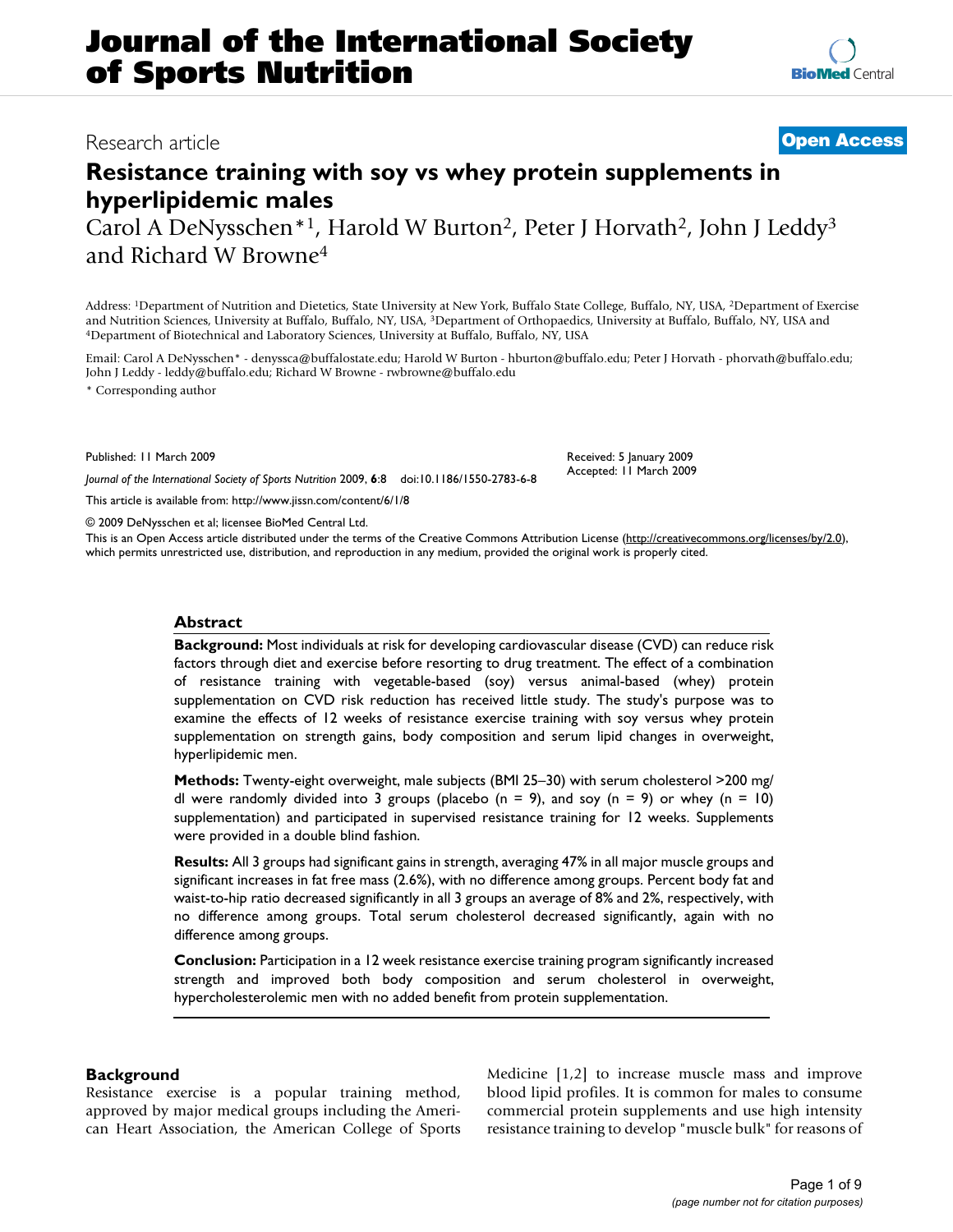physical appearance, competition, and/or strength gains. Sedentary individuals may also participate in resistance training to improve physical appearance, but many initiate weight lifting programs with the goal of improving overall health and fitness. It is well documented that lean muscle mass plays a significant role in determining basal metabolic rate and, thus, daily energy expenditure [3]. Creating and maintaining sites of ATP turnover and enhancing metabolic expenditure through resistance training can help prevent an age-associated decline in metabolic rate and undesirable gains in fat mass [2,4,5]. A high percentage of body fat is associated with hyperlipidemia, a known cardiovascular disease (CVD) risk factor [3]. Given that the relative risk of CVD for physically inactive individuals versus active individuals is 1.5–2.4 and that 60% of U.S. adults do not participate in regular physical activity [6], the benefit of resistance exercise in reducing CVD risk is widely recognized and is supported by all major health organizations [2,7]. Promoting the benefits and encouraging participation in this low-cost activity could help prevent CVD and other behavior-driven chronic diseases, and may provide significant cost-savings to an over-burdened health care system.

Amino acid availability is an important regulator of muscle protein metabolism during resistance training exercise [8]. Muscle net protein balance must be positive (greater muscle protein synthesis than breakdown) to experience an increase in muscle mass, which occurs only when sufficient amino acids are available in the intracellular pool. Whey and soy are both high quality sources of protein and popular supplements in the exercise community. It has been suggested soy supplementation may reduce CVD risk, a benefit that consumption of whey protein does not provide. Both proteins are easily digestible and have similar absorption kinetics [9], but some controversy exists whether soy will support skeletal muscle protein accretion in response to resistance training as effectively as whey. Phillips et al [10] reported that whey was superior to soy in stimulating amino acid uptake during a resistance training program. More recently Anthony et al [9] observed similar protein synthesis rates in exercised skeletal muscle in rats who ingested either whey or soy protein. In addition, several human studies observed no differences in either strength gains or increases in lean mass in resistance trained subjects who supplemented their diets with either soy or whey [10-13].

While supplementation with whey protein is popular with weight lifting enthusiasts, mainly to promote gains in muscle size, supplementing with soy protein is not as common. But, because of its potential to improve blood lipid profiles [14-16] soy consumption may be more appealing to a sub-set of exercisers – those at moderate or high risk for CVD. Soy's non-essential amino acid content favors post-prandial production of glucagon, which, as opposed to insulin, down-regulates lipogenic enzymes and lowers cholesterol synthesis [17]. Soy also has a number of other physiologically active compounds with cholesterol-lowering properties such as isoflavones, fiber, and phytoestrogens [14,15,18,19]. Soy protein supplementation in combination with resistance training may promote protein (or muscle) anabolism to the same extent as supplementation with whey protein [12,20,21]; so the plant-based protein's potential to lower blood lipids and reduce oxidative stress may provide a simple, costeffective means of reducing cardiovascular disease risk.

The purpose of this study was to document changes in strength, body composition, and blood lipid profiles in sedentary, overweight, hypercholesterolemic male subjects who participated in a 12-week resistance training program and who supplemented their usual diets with either whey or soy protein versus placebo. It was hypothesized that: 1) subjects receiving either protein supplement would have equivalent gains in both strength and lean body mass and these gains would be greater than the placebo group; 2) Subjects receiving the soy supplementation would have a significant reduction in fasting blood lipid levels versus the whey and placebo groups.

# **Methods**

# *Subjects*

Thirty two healthy males from the Western New York community volunteered to participate in the study. These men (age range 21–50 years; mean 38) were generally sedentary, overweight [BMI (body mass index) 25.0–29.9], with mild to moderate hypercholesterolemia, but otherwise in overall good health. Inclusion criteria of a general sedentary lifestyle ensured that no participant recorded a BMI above 25.0 due to significant muscle mass at the beginning of the study period. Each subject was informed of the purpose and procedures of the study, and provided informed consent in accordance with the Human Subject's Review Committee of the University at Buffalo. Criteria for inclusion were: sedentary lifestyle (none or minimal routinely planned physical activity); BMI between 25.0–29.9; normal fasting blood glucose; and two or more of the following CVD risk factors: total cholesterol 200–240 mg/dl, LDL cholesterol 130–160 mg/dl, or triglycerides 150–200 mg/dl. Exclusion criteria included any prior cerebrovascular event that required hospitalization or surgery, habitual soy consumers, smokers, orthopedic or neuromuscular disorders that precluded participation in resistive exercise training and medications that affect lipid metabolism, blood pressure or cardiac function.

# *Anthropometrics*

Each subject's height was measured using a stadiometer (Perspective Enterprises, Kalamazoo, Michigan) and body mass was measured on a Health-O-Meter scale (Brid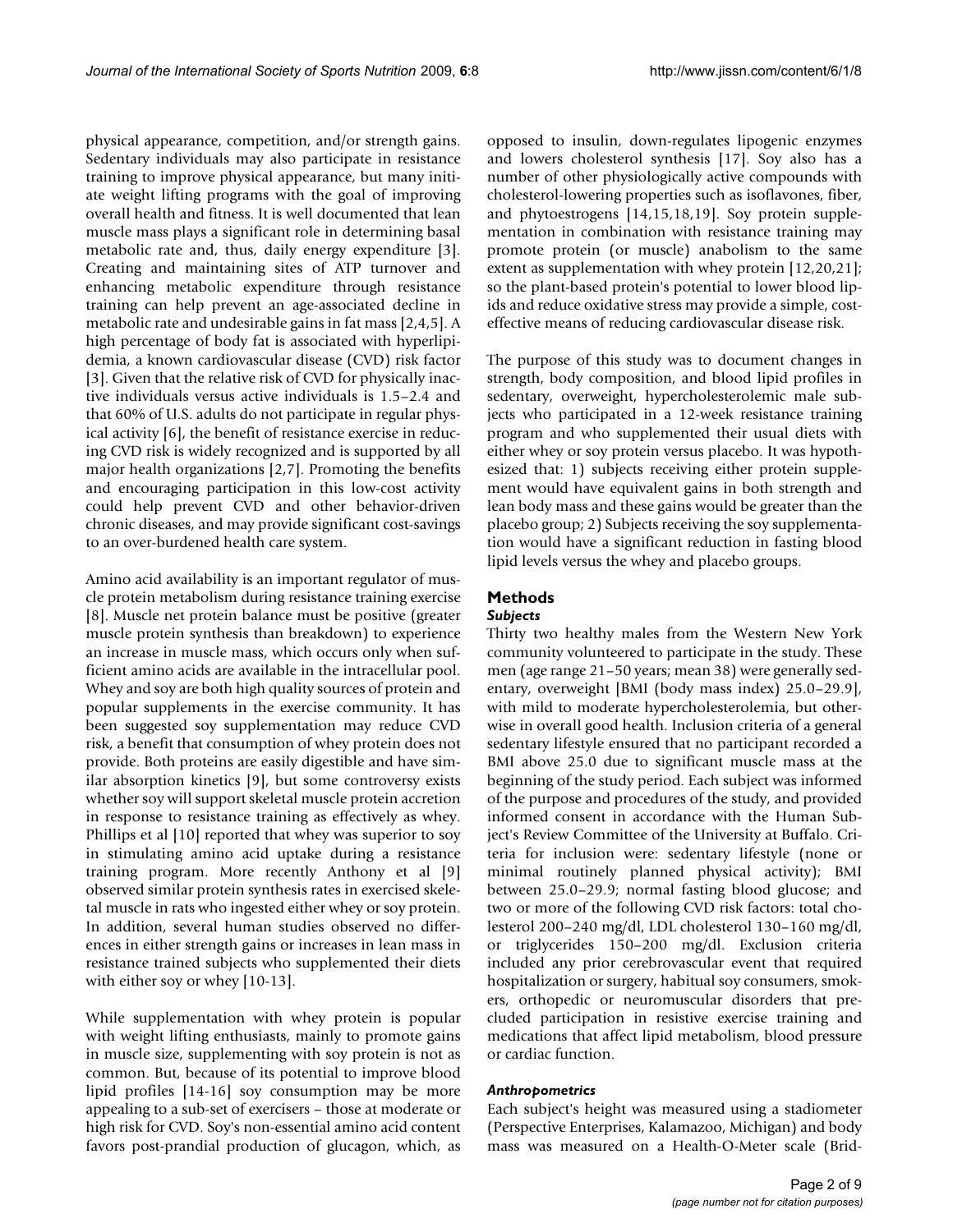geview, Illinois). Skinfolds (tricep, supraillium, abdomen and thigh) were measured with Lange skinfold calipers (Cambridge Scientific Industries, Inc., Cambridge, Maryland). All skinfolds were measured by the same investigator utilizing the same caliper for each study subject. Measures were taken in triplicate with a 2 mm reliability range. Final skinfolds were taken without viewing initial measures to minimize experimentation bias. Percent body fat was then estimated using the 4-site formula from ACSM's Resource Manual for Guidelines for Testing and Prescription [22]. Body Mass Index was calculated as body mass in kilograms divided by height in meters squared (kg/m2). Waist and hip circumferences were measured using a gulick measuring tape having a calibrated tension device to the nearest .25 inch. Waist measurements were taken at the minimal circumference of the abdomen and hip circumference was measured at the maximal gluteal protrusion of the buttocks. Fat free mass was calculated as body weight minus fat mass.

#### *Diet Analysis*

During the initial screening process subjects were instructed by a registered dietitian how to maintain proper 3-day food records. Each subject completed a food record prior to beginning the exercise program and at the end of each exercise block (every 3 weeks) for a total of 5 diet records throughout the study. Records were analyzed utilizing Nutritionist Pro software (First Databank, San Bruno, CA). Based on data from diet records, the registered dietitian provided feedback to assist each subject in maintaining a protein intake equivalent between groups to approximate 1.2 g/kg body mass/day (including the supplement).

#### *Experimental Protocol*

Subjects were initially screened by a phone interview and eligible candidates were invited to visit the laboratory, after a 12-hour fast. Potential subjects obtained additional information about the study and reviewed and signed informed consent. Subjects provided a blood sample for a blood lipid profile and blood glucose concentration The lipid profile included total cholesterol, high and low density lipoprotein cholesterol (HDL-C and LDL-C, respectively), and triglycerides using the Cholestech  $L \cdot D \cdot X^*$ (Cholestech Corporation, Hayward, CA). Height and body mass were measured to calculate BMI. If the inclusion criteria were met the participant was scheduled for a baseline blood draw in The Center for Preventive Medicine at the University at Buffalo, after a 12 hour fast (except for water) and after abstaining from caffeine, alcohol and exercise for the previous 24 hours. During this visit, body composition was measured and each subject was given diet record forms and instructed on proper completion. Subjects were also instructed how to mix (with 8 oz water or fruit juice) and to consume individual

protein packets on a daily basis. Subjects were instructed that the timing of consumption of the supplement was critical. On workout days the supplement was to be taken within 60 minutes of the scheduled workout and on "off" days, at approximately the same time of day as the workout days. Subjects were instructed to limit other soy containing products in their diet as well as to maintain protein intakes as close to 1.2 g/kg body mass/day as possible (from feedback given after analysis of each of the five 3-day diet records). The resistance exercise program was reviewed and each subject underwent a medical evaluation by a physician to determine appropriateness to participate in the study.

#### *Experimental Groups*

A double-blind protocol was used in this study whereby subjects were randomly assigned to one of three experimental groups: RES = resistance training with carbohydrate placebo;  $SOY = soy$  supplementation (25.8 g soy protein/day containing 56.2 mg isoflavones, expressed as aglycone equivalent) + resistance training; WHEY = whey supplementation (26.6 g whey protein/day) + resistance training. Coded supplements were kindly supplied by Solae LLC (St. Louis, MO) and were prepared for distribution by a trained individual not involved with any other part of the study. The formulation was developed for maximum protein delivery with minimum caloric content. The placebo contained 25 grams of complex carbohydrates (Table 1).

**Table 1: Supplement composition (each packet 36.5 grams)1**

| <b>Nutrient</b>                | Whey                     | Soy   | <b>Placebo</b>          |
|--------------------------------|--------------------------|-------|-------------------------|
| Kilocalories                   | 130.0                    | 130.0 | 122.4                   |
| Protein (g)                    | 26.6                     | 25.8  | 0.6                     |
| Protein (%)                    | 73.0                     | 70.7  | 1.54                    |
| Total carbohydrate (g)         | 5.0                      | 5.0   | 30.0                    |
| Fat, acid hydrolysis (%)       | 2.54                     | 1.66  | N/D <sup>2</sup>        |
| Isoflavones (mg/g product)     |                          |       |                         |
| Total isoflavones              | $\overline{\mathbf{3}}$  | 2.65  | $\overline{\mathbf{3}}$ |
| Genistein-containing compounds | $-3$                     | 1.48  | $-3$                    |
| Daidzein-containing compounds  | $\overline{\mathbf{3}}$  | 1.03  | $-3$                    |
| Glycitein-containing compounds | $\overline{\phantom{0}}$ | 0.14  | $\overline{\mathbf{3}}$ |
| Total aglycone equivalents     | $-3$                     | 1.54  | $\overline{\mathbf{3}}$ |
| Genistein                      | $\overline{\mathbf{3}}$  | 0.86  | $\overline{\mathbf{3}}$ |
| Daidzein                       | $\overline{3}$           | 0.60  | $\overline{\mathbf{3}}$ |
| Glycitein                      | $-3$                     | 0.08  | $-3$                    |
| Ash (%)                        | 10. I                    | 11.4  | 10.3                    |
| Moisture (%)                   | 3.6                      | 2.7   | 4.2                     |

1only significant levels listed

2not detectable

3contains no isoflavones

Information provided by Solae LLC, St. Louis, MO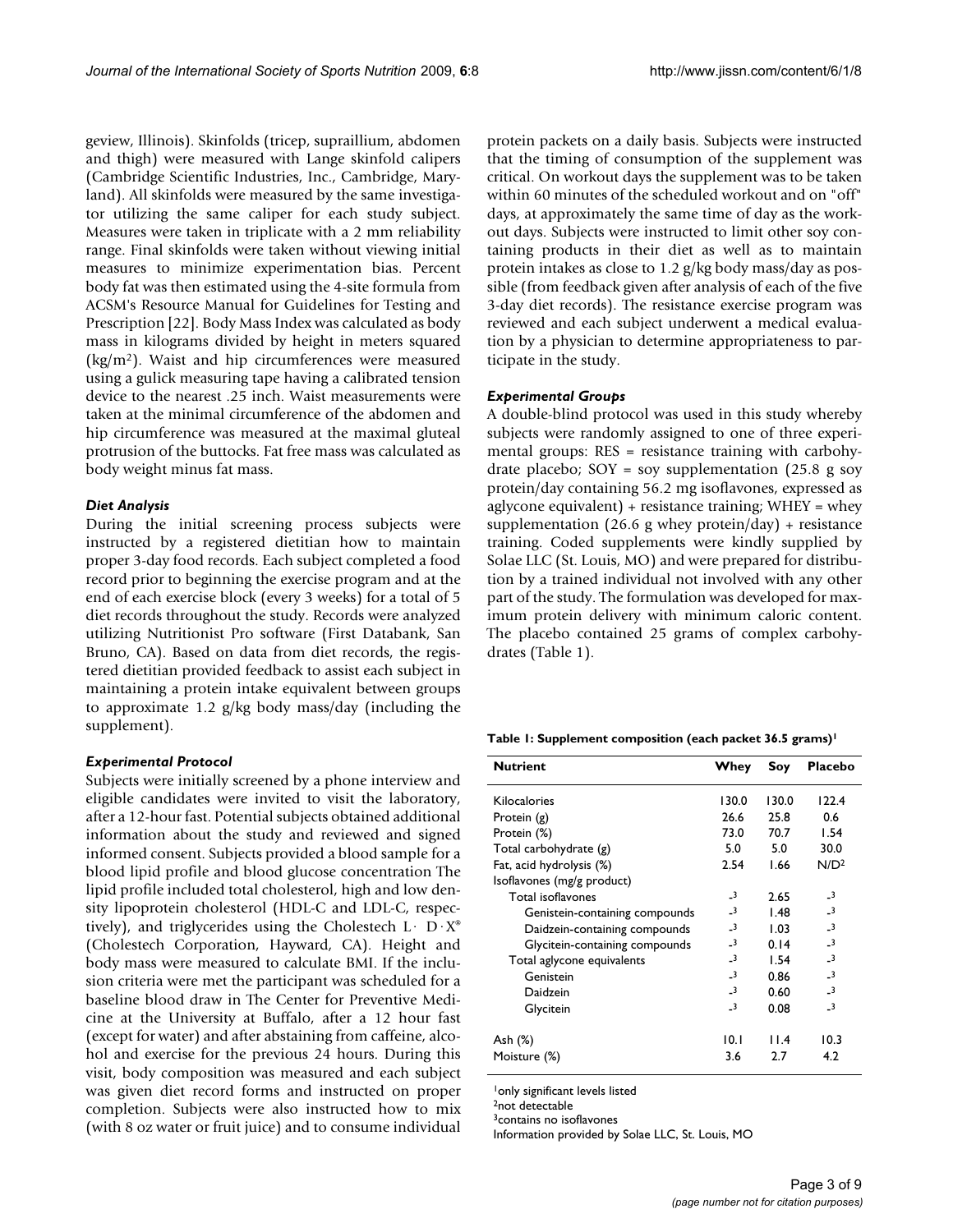#### *Blood Analysis*

Blood samples were taken at baseline, prior to entering into the exercise program, and at the end of the 12 weeks of training. A total of 21 ml of blood was drawn. Seven ml were placed into a plasma tube containing an anticoagulant agent ( $K_3EDTA$ ) and the remaining 14 ml was split between 2 serum tubes with no anticoagulant. The plasma tube was immediately placed on ice, while serum tubes were left to stand at room temperature for 30 minutes to allow for clotting. All samples were centrifuged at 4°C,  $1500 \times g$  for 10 minutes, then aliquoted and stored at -80°C until analyzed.

Blood levels of cholesterol (total, LDL and HDL) and triglycerides were analyzed by enzymatic procedures (WAKO Chemicals USA, Richmond, VA). Assays for each subject were run in duplicate on the same day with the same reagent batch. External calibrators were included on every run and the concentrations in the calibration curves encompassed the range of expected sample values. Two lyophilized quality control materials were run throughout the duration of each test to estimate intra-assay reproducibility.

#### *Resistance Training*

Subjects began resistance training under the supervision of experienced trainers soon after their first blood draw. Subjects were required to refrain from any other exercise training to minimize confounding variables. Supervised exercise sessions were identical for each subject and were held on a 3-day-a-week cycle (48–72 hours between sessions) for a total of 12 weeks that included 4 exercise blocks. Each exercise block was 21 days in duration and provided a progressive training program (Table 2). This program was based on a similar 12-week resistance training program that produced significant increases in strength and lean body mass in males [23]. Trainers instructed subjects on proper form for each exercise to minimize variation in exercise technique. For each exercise, a 4 second count was used for the concentric phase and a 2 second count for the eccentric phase. Exercises were designed to include major muscles in the upper arm, chest, back, legs, shoulder and abdomen (Table 3).

A one-repetition maximum (1-RM) was calculated as recommended by The American College of Sports Medicine

**Table 2: Resistance training cycle/schedule**

|                | Reps      | <b>Sets</b> | <b>Rest btw Sets</b> | <b>Total Days</b> |
|----------------|-----------|-------------|----------------------|-------------------|
| <b>Block I</b> | $8 - 10$  | $2 - 3$     | 1 min                | 21                |
| <b>Block 2</b> | $8 - 10$  | $3 - 4$     | 1 min                | 21                |
| <b>Block 3</b> | $10 - 12$ | 3           | up to 1 min          | 21                |
| <b>Block 4</b> | $10 - 12$ | 4           | up to 1 min          | 21                |

[24] using the Brzycki regression equation,  $\{1 \text{ RM} =$ weight lifted during n  $RM/(1.0278-0.0278(n))$ , at the beginning of the study and each exercise block (week 1, 4, 7, 10), as a measure of strength. Subjects were required to participate in > 80% of exercise sessions over the 12 week period. Training logs for each subject were kept by assigned trainers.

#### *Statistical Analysis*

To evaluate the effects of resistance training and protein supplementation on changes in strength and body composition a two-way repeated-measures analysis of variance design was utilized (Sigma Stat 3.0). The Tukey's test for multiple comparisons was then conducted.  $P < 0.05$ was considered significant.

#### **Results**

Over the course of the study, three subjects dropped out because of the inability to schedule training sessions between employment demands and outside interests. One individual ceased participation due to relocation. Twenty-eight subjects completed the study and were included in the final statistical analysis.

#### *Physical Characteristics*

The three groups resembled each other in most baseline physical characteristics of body weight, BMI, percent body fat, fat mass, and fat free mass. The soy group had an overall higher waist-to-hip ratio versus the whey group but neither group was different from the placebo group. All groups demonstrated a significant reduction (as per cent decrease) in waist-to-hip ratio  $(1.1\%, p < 0.05)$ , percent body fat (8.29%,  $p < 0.001$ ) and fat mass (8.1%,  $p <$ 0.001) and a significant increase in fat free mass (2.6%, p < 0.001) over the course of the study, with no difference among groups (Table 4). As expected, there was no significant change in body weight or BMI.

#### *Nutritional intake*

Energy, macronutrient, cholesterol, dietary fiber; and alcohol intakes pre-and post-study are shown in Table 5. Total energy consumption, total carbohydrate, total fat, saturated, monounsaturated, and polyunsaturated fatty acids, total cholesterol, dietary fiber, and alcohol did not differ significantly among treatment groups over the 12 weeks of the study. Total dietary protein, grams/kg body weight protein, percent of energy from protein, and percent of energy from carbohydrates were all significantly greater post versus pre-study ( $p < 0.05$ ), but percent of energy from fat was significantly lower ( $p < 0.05$ ).

#### *Strength*

All groups experienced a significant increase in strength (average increase =  $47\%$ ,  $p < 0.001$ ) (Table 6) with no significant differences among groups. All major muscle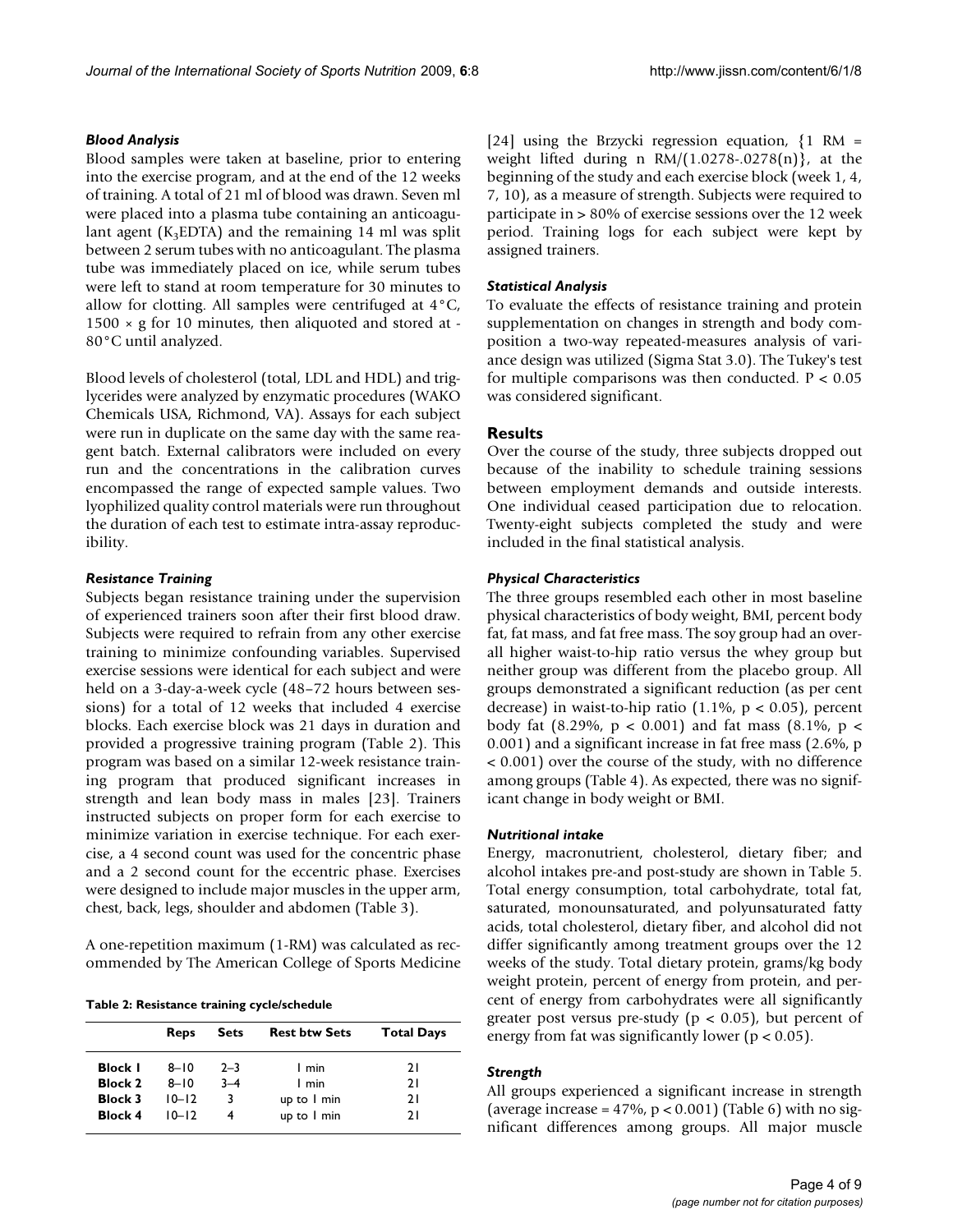|               | <b>Muscles Involved</b>   | <b>Exercise</b>                                                            |
|---------------|---------------------------|----------------------------------------------------------------------------|
| Day I workout | chest, triceps            | bench press; squats, dumbbell bench press, shoulder press, over head press |
| Day 2 workout | back, legs, and biceps    | bent over rows, lunges, I arm rows, upright rows, back extensions          |
| Day 3 workout | legs, shoulder, abdominal | flys, step-ups, shrugs, abdominal crunches, lateral raises                 |

**Table 3: Resistance training: muscle groups & assigned exercises**

groups including chest, triceps, back, legs, shoulder, abdomen and biceps showed an increase in strength.

#### *Serum Lipids*

Twelve weeks of resistance exercise resulted in a significant (average = 5.8%) decrease in fasting total cholesterol for all groups (mean reduction = 12.6 mg/dL,  $\pm$  4.5) with no differences among groups (Table 7). However, no significant changes in triglycerides, HDL-C, or TC:HDL-C were observed in any of the groups.

#### **Discussion**

The principle findings of this study were that 12 weeks of resistance exercise training significantly increased muscle strength and fat free mass and significantly decreased waist-to-hip ratio, percent body fat, and total serum cholesterol in overweight, hyperlipidemic men. All groups had an equal reduction in total cholesterol, although the ratio of LDL cholesterol to HDL cholesterol tended to improve more in the soy group. These results provide further support for a structured resistance training program to improve strength and the cardiovascular risk profile of sedentary, overweight adult men desiring to improve their overall health.

Although no significant differences were observed among groups in total cholesterol and HDL-C after 12 weeks of resistance training, the soy group showed a tendency to improve both TC:HDL-C and LDL-C:HDL-C. These values were 2.5 and 2.0 times those of the whey group, respec-

|  |  |  | Table 4: Body composition measures. |  |
|--|--|--|-------------------------------------|--|
|--|--|--|-------------------------------------|--|

tively. These ratios are important variables in the prediction of CVD risk [25-27]. HDL-C levels are inversely related to CVD risk because HDL-C inhibits LDL oxidation (central to the initiation and progression of atherosclerosis) and reverses cholesterol transport [28,29]. Though all experimental groups demonstrated an equal reduction in total cholesterol, it may be relevant that ratios of LDL cholesterol to HDL cholesterol improved more in the soy group.

Regional distribution of fat is an important risk factor for cardiovascular disease with central (abdominal) fat deposits posing higher risk [2]; therefore our finding of a reduction in waist to hip ratio is of significant importance. The average reductions in waist and hip circumferences were 1.4 inches and 1 inch, respectively. These reductions are not likely the result of dietary changes as there were no significant changes in total calories, total fat or body weight over the course of the 12-week study. This finding supports previous studies that show resistance training decreases abdominal adiposity and reduces the waist-tohip ratio, although total body weight changes may be small [5,8,14]. Banz et al. [1] and Ibanez et al. [14] demonstrated a significant reduction in waist-to-hip ratio and total body fat after subjects were placed on 10 and 16 weeks of resistance exercise sessions, respectively. Campbell et al. [30] also saw significant reductions in percent body fat and fat mass and a significant increase in fat free mass after 12 weeks of resistance training with subjects either on a low protein diet (0.8 g/kg/day) or on a higher

|                    | <b>PLACEBO</b>                 |                   |                               | <b>WHEY!</b>      |                         | <b>SOY!</b>       |                           |  |
|--------------------|--------------------------------|-------------------|-------------------------------|-------------------|-------------------------|-------------------|---------------------------|--|
|                    | PRE <sup>2</sup>               | POST <sub>2</sub> | PRE <sup>2</sup>              | POST <sub>2</sub> | PRE <sub>2</sub>        | POST <sub>2</sub> | PRE vs. POST <sup>3</sup> |  |
| Body Wt (kg)       | $89.9 \pm 3.0$                 | $90.0 \pm 3.0$    | $90.0 \pm 4.4$                | $89.5 \pm 4.5$    | $92.9 \pm 2.5$          | $93.5 \pm 2.5$    | NS <sup>4</sup>           |  |
| BMI $(kg/m2)$      | $27.9 \pm 0.4$                 | $27.9 \pm 0.5$    | $28.5 \pm 0.7$                | $28.4 \pm 0.8$    | $29.4 \pm 0.8$          | $29.6 \pm 0.7$    | NS.                       |  |
| Waist/Hip          | $0.90 \pm 0.010$ <sup>ab</sup> | $0.89 \pm 0.010$  | $0.88 \pm 0.015$ <sup>a</sup> | $0.86 \pm 0.020$  | $.93 \pm 0.015^{\circ}$ | $0.92 \pm 0.013$  | 0.034                     |  |
| % Body Fat         | $22.9 \pm 1.0$                 | $20.4 \pm 0.9$    | $23.0 \pm 1.0$                | $21.3 \pm 1.0$    | $24.2 \pm 1.0$          | $22.7 \pm 1.0$    | < 0.001                   |  |
| Fat Mass (kg)      | $20.6 \pm 1.2$                 | $18.4 \pm 1.0$    | $21.0 \pm 1.9$                | $19.3 \pm 1.7$    | $22.5 \pm 1.3$          | $21.3 \pm 1.3$    | < 0.001                   |  |
| Fat Free Mass (kg) | $69.2 \pm 2.5$                 | $71.6 \pm 2.4$    | $68.9 \pm 2.8$                | $70.1 \pm 3.1$    | $70.3 \pm 1.8$          | $72.1 \pm 1.7$    | < 0.001                   |  |

Pre- and post-study.

<sup>1</sup>All values are averages  $\pm$  SEM; n = 9 for placebo, n = 9 for whey, n = 10 for soy.

 $2$  Pre = baseline, prior to exercise and supplementation; post = end of 12 weeks.

<sup>3</sup> Only the P value for pre versus post, with diet groups combined are presented, since diet effects were not significant and there was no interaction between diet and time (pre versus post).

 $a<sup>b</sup>$  Values with a common superscript are not significantly different, at baseline (P < 0.05).

 $4NS$ ,  $P > 0.0$ .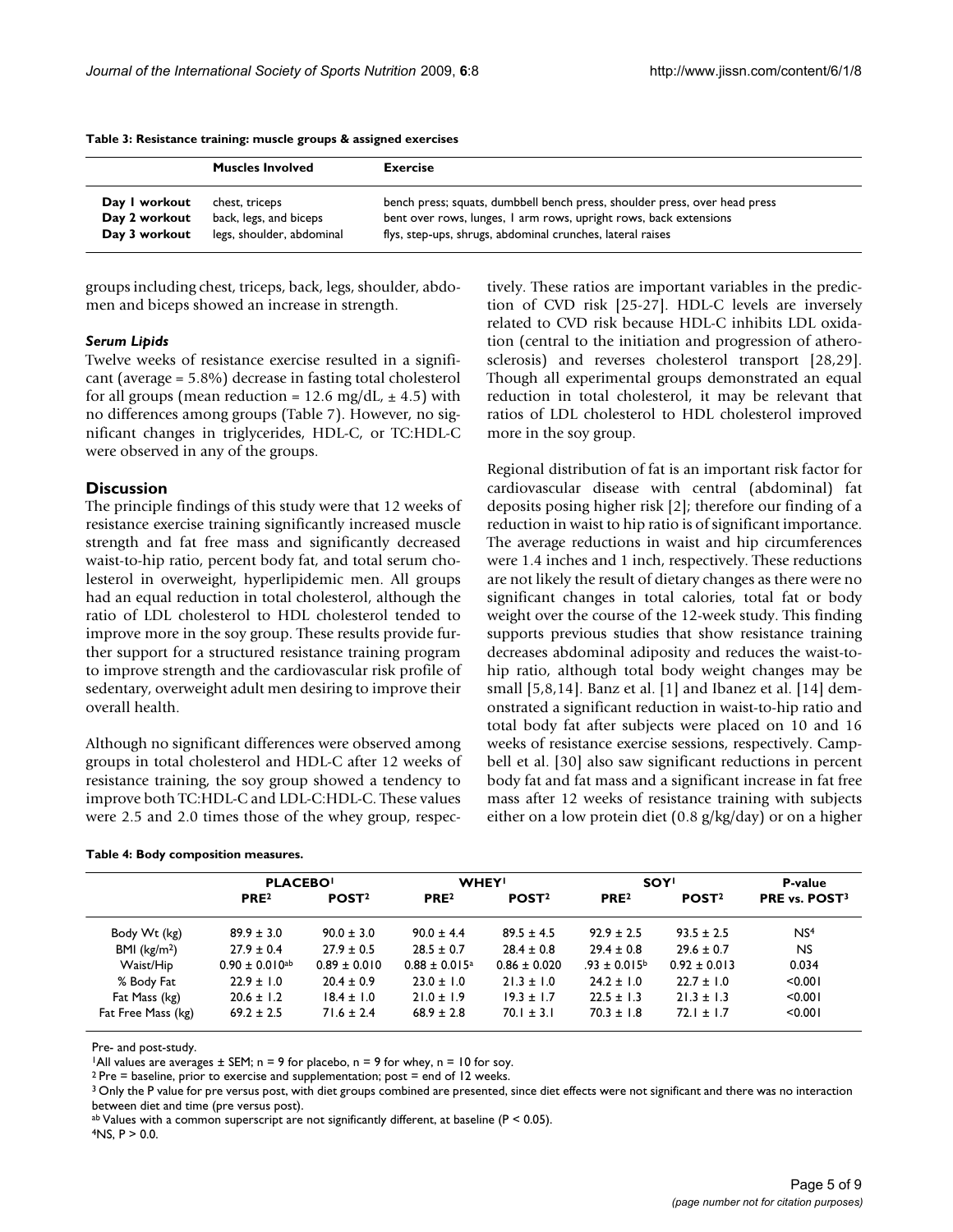|                                    | <b>PLACEBO</b>     |                    |                    | <b>WHEY!</b>       | <b>SOY!</b>        |                    |                                             |
|------------------------------------|--------------------|--------------------|--------------------|--------------------|--------------------|--------------------|---------------------------------------------|
|                                    | PRE <sup>2</sup>   | POST <sup>2</sup>  | PRE <sup>2</sup>   | POST <sup>2</sup>  | PRE <sup>2</sup>   | POST <sup>2</sup>  | <b>PRE vs. POST P</b><br>value <sup>3</sup> |
| Total Kcal/d                       | $1976.5 \pm 111.0$ | $2062.1 \pm 125.3$ | $2205.6 \pm 270.1$ | $2405.0 \pm 135.7$ | $2155.6 \pm 297.1$ | $2283.1 \pm 291.0$ | <b>NS</b>                                   |
| Total Protein (g)/d                | $86.1 \pm 13.9$    | $93.7 \pm 18.6$    | $97.6 \pm 14.7$    | $116.1 \pm 18.2$   | $85.3 \pm 25.5$    | $108.2 \pm 22.8$   | 0.013                                       |
| Protein (g/kg BW)/<br>d            | $1.0 \pm 0.2$      | $1.0 \pm 0.2$      | $1.0 \pm 0.5$      | $1.2 \pm 0.3$      | $0.92 \pm 0.3$     | $1.1 \pm 0.3$      | 0.012                                       |
| <b>Total Protein</b><br>(% energy) | $17.3 \pm 2.4$     | $19.3 \pm 3.8$     | $17.7 \pm 4.2$     | $19.5 \pm 3.0$     | $16.3 \pm 4.4$     | $20.7 \pm 5.7$     | 0.010                                       |
| Total CHO (g)/d                    | $228.8 \pm 19.0$   | $244.8 \pm 21.8$   | $267.4 \pm 26.6$   | $316.3 \pm 19.7$   | $230.3 \pm 39.6$   | $243.9 \pm 27.0$   | NS.                                         |
| <b>Total CHO</b><br>(% energy)     | $45.7 \pm 8.7$     | $49.3 \pm 7.3$     | $49.5 \pm 10.7$    | $52.6 \pm 7.8$     | $41.8 \pm 10.4$    | $44.0 \pm 7.1$     | 0.031                                       |
| Total Fat (g)/d                    | $75.6 \pm 20.5$    | 66.1 ± 19.0        | $81.4 \pm 48.3$    | $76.0 \pm 28.5$    | $84.6 \pm 38.8$    | $77.7 \pm 35.1$    | NS.                                         |
| <b>Total Fat</b><br>(% energy)     | $33.9 \pm 7.1$     | $30.1 \pm 6.3$     | $31.5 \pm 7.8$     | $27.5 \pm 7.5$     | $34.7 \pm 7.8$     | $30.0 \pm 6.6$     | 0.005                                       |
| Saturated Fat $(g)$                | $25.4 \pm 6.4$     | $20.5 \pm 5.8$     | $26.8 \pm 18.3$    | $24.7 \pm 10.2$    | $27.9 \pm 10.6$    | $27.1 \pm 12.8$    | <b>NS</b>                                   |
| MUFA(g)                            | $19.8 \pm 10.6$    | $17.4 \pm 7.5$     | $21.7 \pm 11.3$    | $19.6 \pm 8.5$     | $27.7 \pm 16.5$    | $20.0 \pm 12.2$    | <b>NS</b>                                   |
| PUFA $(g)$                         | $10.9 \pm 6.7$     | $10.8 \pm 5.2$     | $10.7 \pm 5.9$     | $12.4 \pm 8.0$     | $12.3 \pm 10.6$    | $12.4 \pm 8.7$     | <b>NS</b>                                   |
| <b>Total Cholesterol</b><br>(mg)   | $245.7 \pm 131.2$  | $287.2 \pm 118.6$  | $295.9 \pm 203.2$  | $269.4 \pm 153.9$  | $228.3 \pm 121.8$  | $235.1 \pm 75.6$   | <b>NS</b>                                   |

#### **Table 5: 3-day food intake**

<sup>1</sup>All values are averages  $\pm$  SEM; n = 9 for placebo, n = 9 for whey, n = 10 for soy.

 $2$ Pre = values are based on results of one 3-day intake study completed at baseline, prior to exercise and supplementation; post = end of 12 weeks. <sup>3</sup> Only the value for pre versus post, with diet groups combined, since the diet effects were not significant and there was no interaction between diet and time (pre versus post).

 $4NS$ ,  $P > 0.05$ ; BW, body weight.

#### **Table 6: Strength changes**

|                       | <b>PLACEBO</b>   |                   | <b>WHEY!</b>     |                   | <b>SOY!</b>      |                   |                                   |  |
|-----------------------|------------------|-------------------|------------------|-------------------|------------------|-------------------|-----------------------------------|--|
|                       | PRE <sup>2</sup> | POST <sup>2</sup> | PRE <sup>2</sup> | POST <sup>2</sup> | PRE <sup>2</sup> | POST <sup>2</sup> | PRE vs. POST P value <sup>3</sup> |  |
| <b>Bench Press</b>    | $72.8 \pm 5.9$   | $90.3 \pm 7.5$    | $72.4 \pm 8.7$   | $89.8 \pm 8.7$    | $74.3 \pm 8.1$   | $92.5 \pm 6.5$    | < 0.001                           |  |
| Squats                | $77.5 \pm 9.0$   | $111.2 \pm 13.5$  | $75.7 \pm 8.7$   | $115.1 \pm 10.0$  | $77.1 \pm 5.5$   | $116.0 \pm 6.9$   | < 0.001                           |  |
| <b>DB Bench Press</b> | $24.6 \pm 2.1$   | $34.0 \pm 2.7$    | $24.0 \pm 3.2$   | $34.9 \pm 3.1$    | $28.1 \pm 3.3$   | $36.2 \pm 3.2$    | < 0.001                           |  |
| <b>Shoulder Press</b> | $15.4 \pm 1.4$   | $24.0 \pm 2.1$    | $16.9 \pm 2.4$   | $27.6 \pm 4.6$    | $17.9 \pm 2.9$   | $23.3 \pm 1.9$    | < 0.001                           |  |
| Triceps               | $16.6 \pm 1.5$   | $28.8 \pm 2.3$    | $19.3 \pm 3.3$   | $30.2 \pm 3.5$    | $19.3 \pm 2.0$   | $28.6 \pm 2.9$    | < 0.001                           |  |
| Bent-Over-Row         | $57.3 \pm 7.1$   | $77.4 \pm 5.7$    | $55.5 \pm 7.0$   | $82.0 \pm 7.2$    | $52.8 \pm 4.5$   | $73.6 \pm 3.2$    | < 0.001                           |  |
| Lunges                | $41 \pm 4.0$     | $78.5 \pm 4.8$    | $51.6 \pm 8.2$   | $85.8 \pm 9.7$    | $43.2 \pm 3.9$   | $73.7 \pm 5.9$    | < 0.001                           |  |
| I Arm Row             | $27.6 \pm 3.0$   | $38.9 \pm 3.2$    | $24.5 \pm 3.4$   | $40.3 \pm 2.8$    | $29.2 \pm 3.5$   | $41.8 \pm 2.5$    | < 0.001                           |  |
| Upright Row           | $43 \pm 3.8$     | $55.3 \pm 3.2$    | $46.7 \pm 5.5$   | $63.8 \pm 5.8$    | $41.2 \pm 2.9$   | $54.0 \pm 2.3$    | < 0.001                           |  |
| Fly                   | $19.3 \pm 1.8$   | $30.7 \pm 2.5$    | $19.1 \pm 2.6$   | $30.4 \pm 2.1$    | $18.0 \pm 1.8$   | $28.1 \pm 2.1$    | < 0.001                           |  |
| Shrugs                | $64.9 \pm 9.9$   | $96.9 \pm 10.4$   | $68.9 \pm 11.2$  | $103.9 \pm 7.5$   | $62.3 \pm 6.9$   | $100.5 \pm 7.4$   | < 0.001                           |  |
| Lateral Raises        | $12.6 \pm 1.5$   | $16.6 \pm 1.7$    | $11.4 \pm 1.2$   | $17.0 \pm 1.5$    | $13.0 \pm 1.5$   | $21.4 \pm 2.9$    | < 0.001                           |  |

<sup>1</sup>All values (kg) are averages  $\pm$  SEM; n = 9 for placebo, n = 9 for whey, n = 10 for soy.

 $2$ Pre = values are at baseline, prior to exercise and supplementation; post = end of 12 weeks.

<sup>3</sup> Only the P value for the combined pre vs post data is shown, since diet had no significant effect and there was no interaction between diet and time (pre vs post).

protein diet (1.62 g/kg/day) diet. Our findings agree with these studies in that major changes in body weight or BMI were not observed, despite significant reductions in fat mass and adiposity. Body weight and BMI typically do not change because of concomitant increases in muscle mass and reductions in fat mass. These results, combined with others, demonstrate the limitations inherent in using changes in BMI and body weight to track the benefits of weight management programs.

Also consistent with previous studies [1,23,30], we demonstrated a significant accretion in muscle mass in a relatively short time. The ability to maintain or increase lean body mass, especially given the progressive decline in muscle mass that normally accompanies aging, is an important contributor to lowering cardiovascular disease risk [20,29]. While the use of whey supplementation to support muscle hypertrophy has been the topic of many studies, the ability of soy protein to support lean body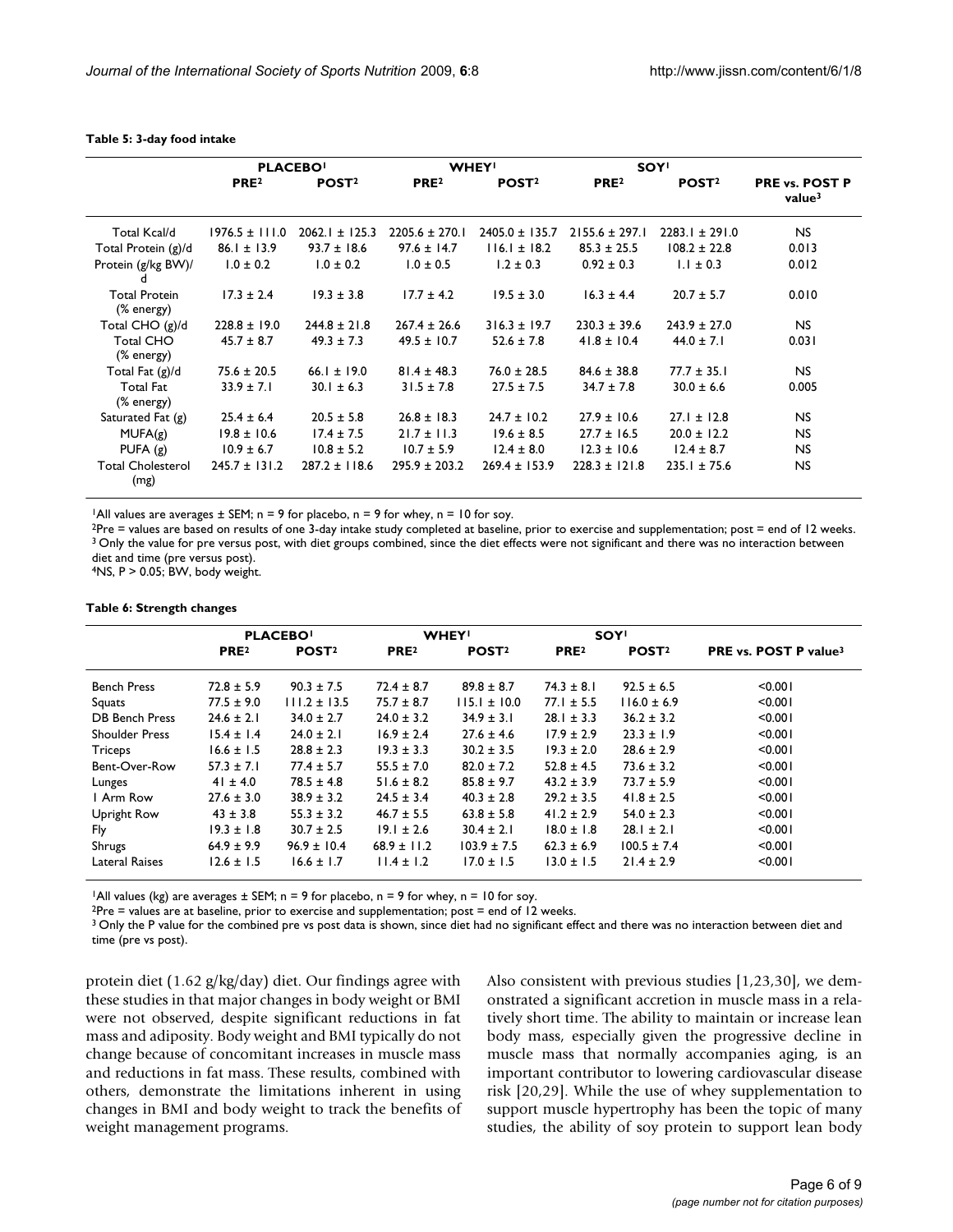|                                          | <b>PLACEBO!</b>                   |                  | <b>WHEY!</b>     |                                   | <b>SOY!</b>      |                  | P Value                   |
|------------------------------------------|-----------------------------------|------------------|------------------|-----------------------------------|------------------|------------------|---------------------------|
|                                          | PRE.                              | <b>POST</b>      | <b>PRE</b>       | <b>POST</b>                       | <b>PRE</b>       | <b>POST</b>      | PRE vs. POST <sup>2</sup> |
|                                          |                                   | $199.0 \pm 8.8$  | $220.3 \pm 13.2$ |                                   | $211.7 \pm 12.6$ | $200.5 \pm 11.6$ |                           |
| Total Cholesterol (mg/dL)                | $209.4 \pm 6.0$<br>$34.0 \pm 2.2$ | $31.1 \pm 2.1$   | $32.9 \pm 2.1$   | $204.4 \pm 6.0$<br>$32.0 \pm 1.6$ | $31.1 \pm 3.4$   | $32.8 \pm 2.0$   | 0.012<br><b>NS</b>        |
| $HDL-C$ (mg/dL)<br>Triglycerides (mg/dL) | $109.0 \pm 17.9$                  | $126.7 \pm 12.8$ | $104.0 \pm 8.3$  | $99.6 \pm 18.1$                   | $139.0 \pm 21.5$ | $127.0 \pm 12.9$ | <b>NS</b>                 |
| TC:HDL-C                                 | $6.4 \pm 0.4$                     | $6.7 \pm 0.6$    | $7.0 \pm 0.7$    | $6.6 \pm 0.5$                     | $7.1 \pm 0.4$    | 6.1 $\pm$ 0.3    | <b>NS</b>                 |
| LDL-C direct:HDL-C                       | $3.9 \pm 0.3$                     | $4.0 \pm 0.4$    | $4.3 \pm 0.4$    | 4.1 $\pm$ 0.4                     | 4.1 $\pm$ 0.3    | $3.7 \pm 0.2$    | <b>NS</b>                 |
|                                          |                                   |                  |                  |                                   |                  |                  |                           |

#### **Table 7: Fasting blood measures**

<sup>1</sup>All values are averages  $\pm$  SEM; n = 9 for placebo, n = 9 for whey, n = 10 for soy.

<sup>2</sup> Only the P value for pre versus post is shown, with diet groups combined since the diet effects were not significant and there was no interaction between diet and time (pre versus post).

 $NS. P > 0.05$ 

mass gains is controversial [4,6,9,12,19]. We were most interested, though in the potential for soy to have an added benefit for groups at risk for cardiovascular disease. Several studies have shown that soy reduces serum lipid concentrations [16,18,31,32]. Coupled with our findings and those of others [9,12,19] the combination of resistance training and dietary manipulation, as part of longterm lifestyle change, may reduce risk factors for cardiovascular disease by lowering body fat stores, increasing fat free mass (an important determinant of metabolic rate), [2,3]and improving blood lipid levels.

The absence of between-group differences in strength gains between an animal-based protein supplement (whey) and vegetable-based protein supplement (soy) agrees with other studies examining the relationship between different protein sources and improved strength with resistance training. Phillips et al [10], in a study of young, healthy men completing 12 weeks of resistance training, found no significant differences in strength gains between a milk-supplemented group, a soy protein-containing group, and an energy control group. Haub et al [13] examined different protein sources in combination with 12 weeks of resistance training in older men. Their subjects displayed increased strength, with no differences between those who consumed a meat-containing diet (57% of the protein source) versus a vegetable (soy) based diet (53% of the protein source). Strength gains were similar among all groups in our study, indicating that adequate protein rather than the protein source is important in sustaining a positive nitrogen balance for muscle accretion to occur. It should be noted that guiding subjects in all groups to consume as close to 1.2 g/kg/day of protein was to rule out confounding variables such as an excess of protein in one or more comparisons groups (i.e. the supplemented groups). While this was the intent, it can't be ruled out that this may have brought all groups to the threshold needed to gain lean body mass on a resistance training program.

The finding of a significant decrease in total serum cholesterol but no change in LDL-C, HDL-C or triglycerides and no difference among groups is surprising. The benefits of soy supplementation on improving lipid profiles are well documented [16,31-33]. Zhan et al [32] completed a meta-analysis on 23 randomized controlled trials investigating the effects of soy protein containing isoflavones on lipid profiles. The average study length in this review was 10.5 weeks. They concluded that soy protein with isoflavones significantly reduces total cholesterol, LDL cholesterol and triglycerides and the magnitude of the effect was related to the level and duration of supplement intake, to the sex of the subjects and to initial serum lipid concentrations. Anderson et al [18] also concluded that the effects of soy on lipid profiles is most pronounced in hyercholesterolemic subjects when isoflavones in the soy supplement ranged from 40 mg/day to greater than 80 mg/day. The soy supplement in our study contained 56.2 mg of isoflavones in the aglycone form. In a recent meta-analysis of 41 randomized trials with an average study length of 10 weeks, Reynolds et al [34] found that soy supplementation was associated with a significant reduction in total cholesterol, LDL cholesterol, and triglycerides (-5.26 mg/ dl, -4.25 mg/dl, -6.26 mg/dl respectively) and a significant increase in HDL cholesterol (0.77 mg/dl). In a 2006 review, Torres et al [33] suggested that soy consumption reduces the clinical and biochemical abnormalities in lipid disorder-related diseases. In contrast, a study by Ma et al [35], in which subjects consumed a milk protein supplement or a soy protein supplement, found no treatment effect on lipid profiles. The length of that particular study was five weeks, which may not have been long enough to observe an effect on serum lipid levels. It was surprising that our subjects did not have a greater improvement in serum lipids with the soy supplementation after 12 weeks. A possible explanation may be individual differences in the intestinal absorption of isoflavones. Equol is a byproduct of the bio-transformation of the isoflavone diadzein by microflora in the large intestine and is a potent antioxidant [36]. Equol is not produced in the same amount in all people in response to soy consumption. It is estimated that the range of persons in the general population that are classified as "equol producers" is 14– 70% [35,36], which could contribute to the variability of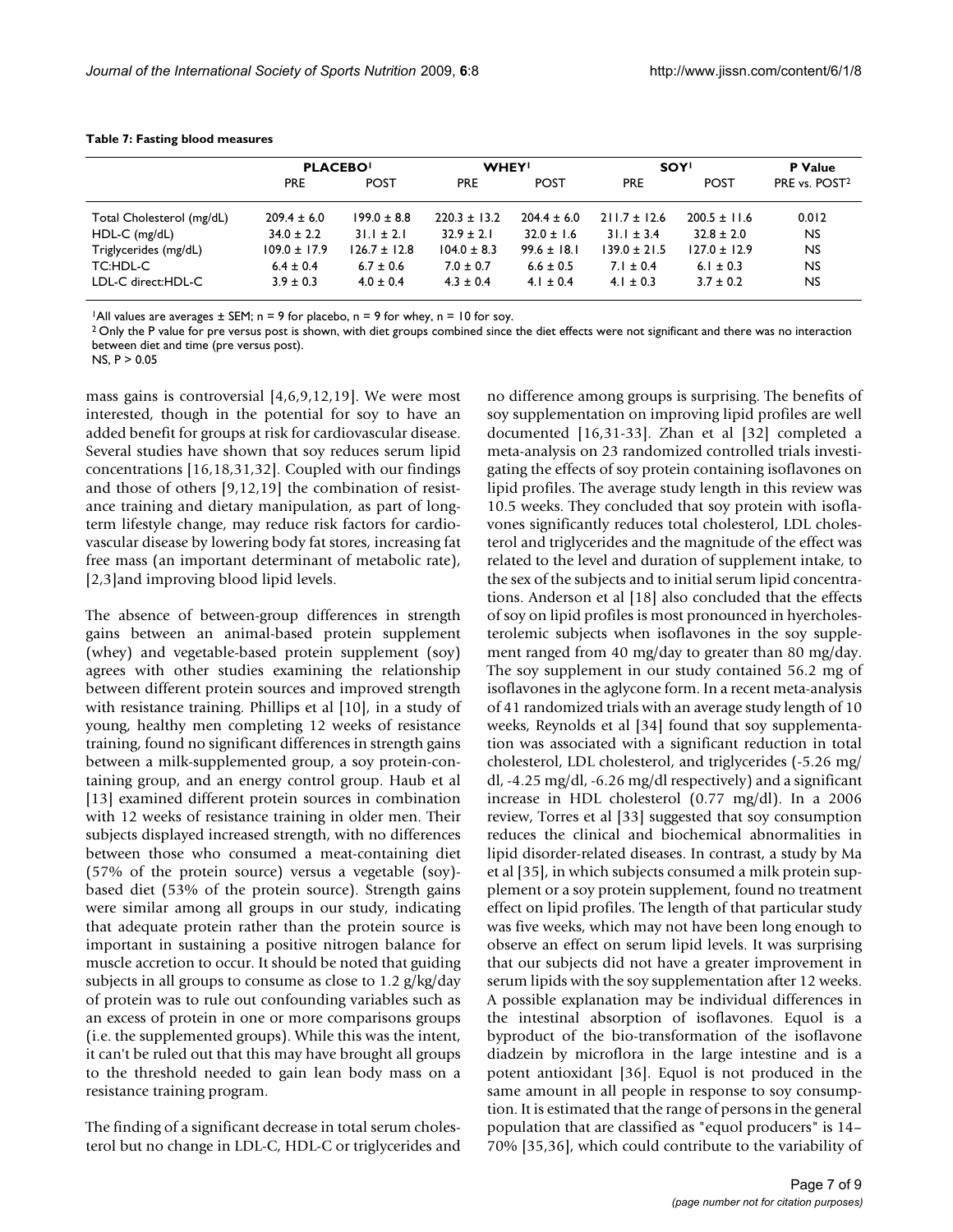the effect of soy on serum lipids. The mechanisms responsible for the isoflavone-effect on lipid profiles are not currently known but may be due to their biological similarity to estrogens and estrogen-receptor-dependent genes [14,32], to enhanced bile acid secretion [32], increasing LDL receptor activity, or to enhancement of thyroxine and thyroid-stimulating hormone [14,32].

The observation that serum triglycerides showed no significant changes over the 12 weeks of the study is consistent with previous studies [37,38]. But, subjects in the soy group exhibited a trend toward reduction (lowered by 8.6% – versus a reduction in the whey group of 4.2% and an increase in the control group of 16.2%). This trend suggests that an intervention extending beyond 12 weeks may result in significant changes. Indeed, other studies have reported a beneficial effect of soy consumption alone on serum triglycerides [18,33,34].

We attempted to eliminate diet changes other than inclusion of assigned supplements. The percent of calories derived from fat decreased significantly ( $p < 0.05$ ) due to the increase in energy from protein and carbohydrates in spite of no change in total energy intake. It cannot be ruled-out that the dietary fat content played a role in improved lipid profiles but its role would be minor, at best, in view of the fact that total energy and grams of fat did not change significantly. The percent of energy from protein was expected to increase in the whey and soy supplemented groups. The reasons for the increased energy from protein in the placebo group and for energy derived from carbohydrates in all groups are unknown. Community-living subjects may have naturally chosen to alter their food choices and/or lifestyle based on their enthusiasm of improved health from participation in the study.

### *Study limitations*

We may not have observed significant changes in body composition and lipid profiles among the different protein supplements because of a type II error and it may be that a longer (>12 weeks) training period is required to show significant changes in body composition and in lipid ratios such as TC:HDL-C and LDL-C:HDL-C. Metaanalysis by Zhan et al [32] confirmed that improvements in HDL cholesterol with soy protein supplementation were only observed in studies > 12 weeks in duration. In addition, a diet intervention (for example, limiting daily fat calories to <25%) in combination with the resistance training may have shown more dramatic results in body composition and lipid profile changes. Another limitation that may have affected the outcome of the study was the difference in initial waist:hip. After randomized enrolment it was observed the soy group had significantly higher waist:hip than the other two groups. It may be that the effect of soy was diminished because of this discrepancy. It should be noted that individuals in the placebo group did modify their diet and this included an increased percentage of energy from protein and carbohydrate sources and a decrease percent of calories from fat sources. The results of training could also be due in part to these diet changes, however; the changes in percent of energy sources as noted in the placebo group do not typically result in such dramatic increases in strength gains.

# **Conclusion**

Our findings add to the growing evidence that resistance training is beneficial for reducing cardiovascular risk. Our results suggest that protein supplementation is not necessary for strength or body composition changes in overweight men consuming a diet with an adequate supply of amino acids to meet the needs for stimulation of muscle protein synthesis during resistance exercise. Resistance exercise training alone increases muscle mass and improves body composition measures in sedentary, overweight men. Soy based protein supplements appear to be as effective as animal-based protein to support strength gains. Our results also suggest that soy protein supplementation during resistance training warrants further study in larger samples over longer periods of time since previous work has shown that regular soy consumption improves lipid profiles and the insulin-to-glucagon ratio and lowers oxidative stress [3,16,17,31-34].

# **Competing interests**

The authors declare that they have no competing interests.

# **Authors' contributions**

CD and HB developed the study hypothesis, research design, data collection, analysis, and manuscript preparation. PH participated in research design, data interpretation and manuscript preparation. JL participated in subject screening, interviews and manuscript preparation. RB participated in blood collection technique, analysis and interpretation of results. All authors read and approved the final manuscript.

### **Acknowledgements**

This work was supported by Solae LLC, St. Louis, MO. The authors gratefully acknowledge the assistance of Karl Kozlowski and Keith Conroy and the use of the facilities in the University at Buffalo's Center for Preventive Medicine.

### **References**

- 1. Banz WJ, Maher MA, Thompson WG, Bassett DR, Moore W, Ashraf M, Keefer DJ, Zemel MB: **[Effects of resistance versus aerobic](http://www.ncbi.nlm.nih.gov/entrez/query.fcgi?cmd=Retrieve&db=PubMed&dopt=Abstract&list_uids=12671188) [training on coronary artery disease risk factors.](http://www.ncbi.nlm.nih.gov/entrez/query.fcgi?cmd=Retrieve&db=PubMed&dopt=Abstract&list_uids=12671188)** *Exp Biol Med (Maywood)* 2003, **228:**434-440.
- 2. Vincent KR, Vincent HK: **[Resistance training for individuals with](http://www.ncbi.nlm.nih.gov/entrez/query.fcgi?cmd=Retrieve&db=PubMed&dopt=Abstract&list_uids=16926683) [cardiovascular disease.](http://www.ncbi.nlm.nih.gov/entrez/query.fcgi?cmd=Retrieve&db=PubMed&dopt=Abstract&list_uids=16926683)** *J Cardiopulm Rehabil* 2006, **26:**207-216. quiz 217–208.
- 3. Poehlman ET, Gardner AW, Ades PA, Katzman-Rooks SM, Montgomery SM, Atlas OK, Ballor DL, Tyzbir RS: **[Resting energy](http://www.ncbi.nlm.nih.gov/entrez/query.fcgi?cmd=Retrieve&db=PubMed&dopt=Abstract&list_uids=1461141) [metabolism and cardiovascular disease risk in resistance](http://www.ncbi.nlm.nih.gov/entrez/query.fcgi?cmd=Retrieve&db=PubMed&dopt=Abstract&list_uids=1461141)-**